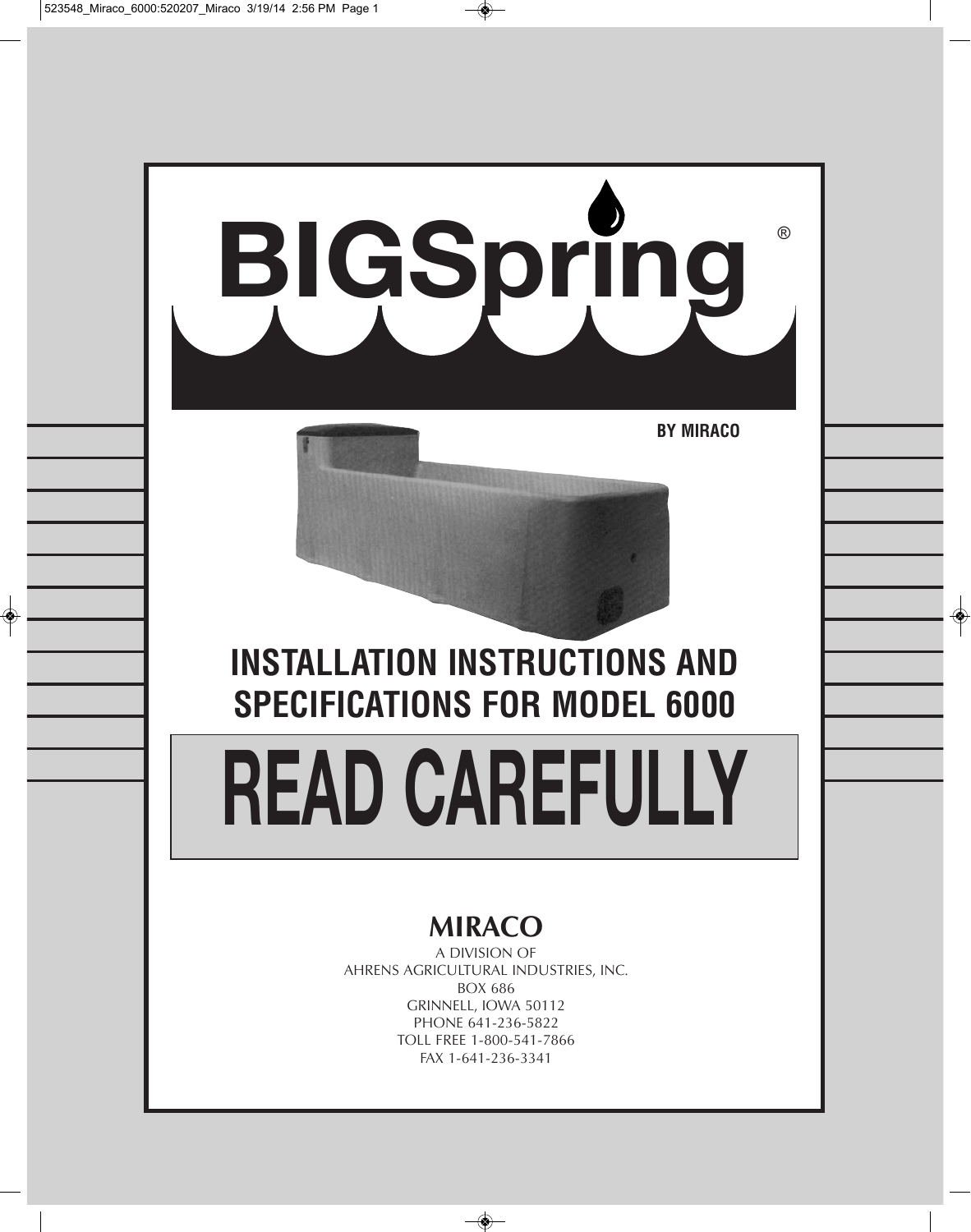specifications

A NECK RAIL, GUARD RAIL IS REQUIRED WITH THIS PRODUCT. CATTLE STANDING IN THE TANK CAN CAUSE INJURY TO THEMSELVES AND CAUSE THE **WARRANTY TO BE VOID.** 



**Part 1 General** 

A. Description

1. BIGSpring is designed to be used as a constant flow waterer in cold climates or with an optional 500 watt heater when constant flow is not available.

B. Weights & Dimensions

-3" STEEL PIPE OR GREATER 3" ABOVE THE TALLEST PART OF THE TANK

| $\blacksquare$ Model # | <b>Capacity</b>                 | <b>Gallons</b> | <b>Description</b>               | <b>Dimensions</b>           | Wt. |
|------------------------|---------------------------------|----------------|----------------------------------|-----------------------------|-----|
| 6000                   | 250-300 hd beef<br>100 hd dairy | 60             | constant flow<br>optional heater | $90" \times 33" \times 24"$ | 215 |

- C. Material necessary for installation
	- 1. concrete for the base
	- 2. 3" pvc or abs piping for overflow connection (optional)
	- 3. teflon tape thread sealer

# **Part II Materials, Products**

- A. Materials
	- 1. High impact rockite, Polyethylene
	- 2. Urethane foam insulation

# B. Valve

- 1. Miraco plastic valve
- C. Float assembly
	- 1. Stainless steel arm and thumb screw w/Polyethylene 5" x 5" ball.
- D. Heat source
	- 1. Optional Miraco 500 watt heater available in 110 volt or 220 volt models.
- E. Hookup Kit
	- 1. 150 psi rubber hose w/plastic ends
	- 2. 3/4" pvc ball valve

# F. Anchor bolts

1. 1/2" x 5" stainless steel anchors included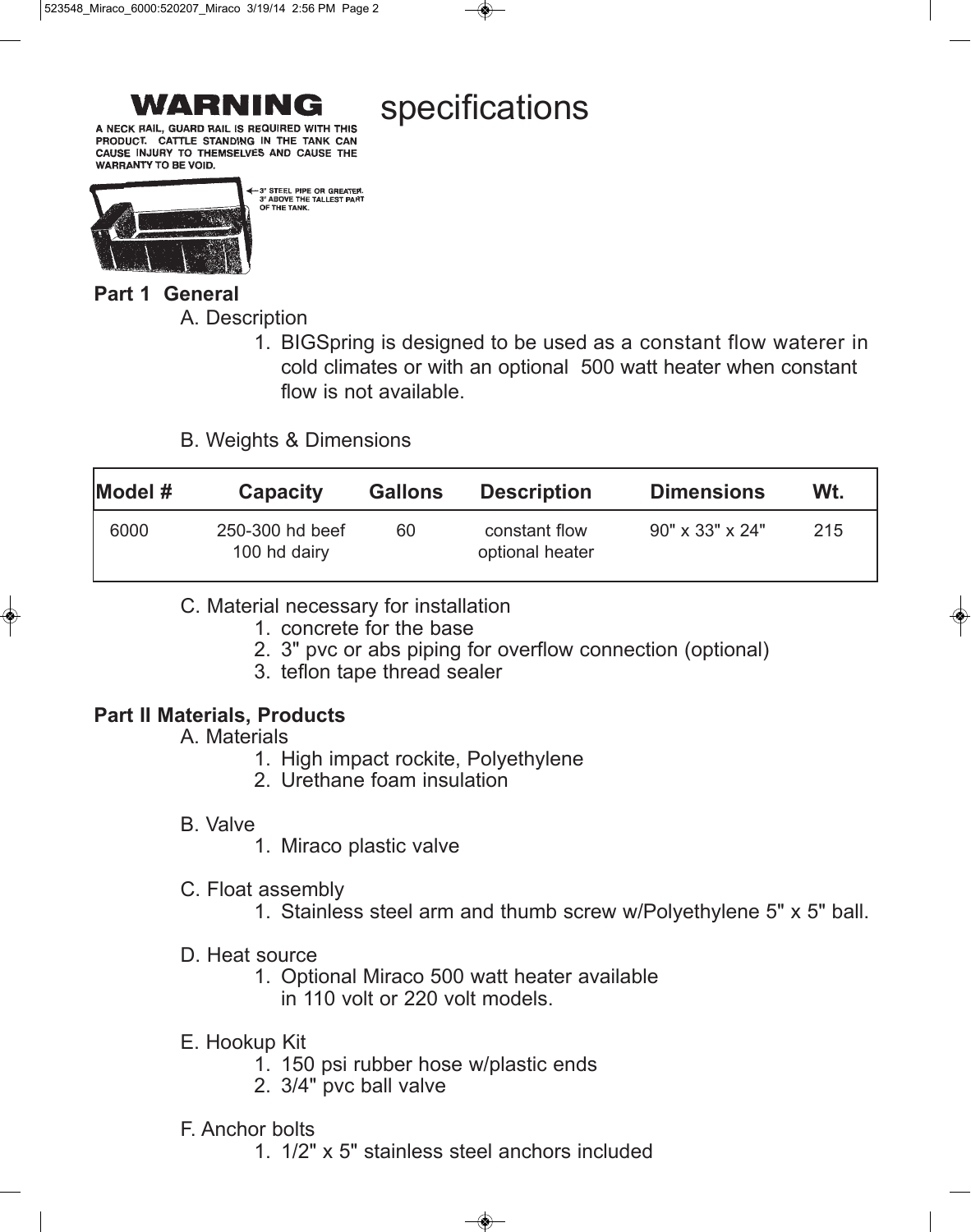

### **Step 1**

Pull the paper off the back of the rubber gasket and stick to the bottom edge of the tank. This is important to keep out air and water.



## **Step 3**

Align the drain pipe (3" PVC male adapter) with the drainage system in the ground. If you are not using constant flow and need to drain the tank to the outside. Place the extra 3" rubber drain plug into this hole from above.



# **Step 5**

Lay entire assembly in molded cradle in the valve compartment.





### **Step 2**

Attach the shutoff valve and 150 psi hose provided to the pvc fittings. Use thread sealer on all connections.



## **Step 4**

Align your tank on the pad and drill 8-1/2" holes in the concrete to accept 1/2" X 5" stainless steel anchors and tighten evenly.



**Step 6** Secure with stainless steel strap and bolts.

## **Step 7**

Install 3/8" poly tube. Place one end into plastic valve end and push in to secure. The other end goes thru the tank wall. Push the red cap into the hole to secure it.